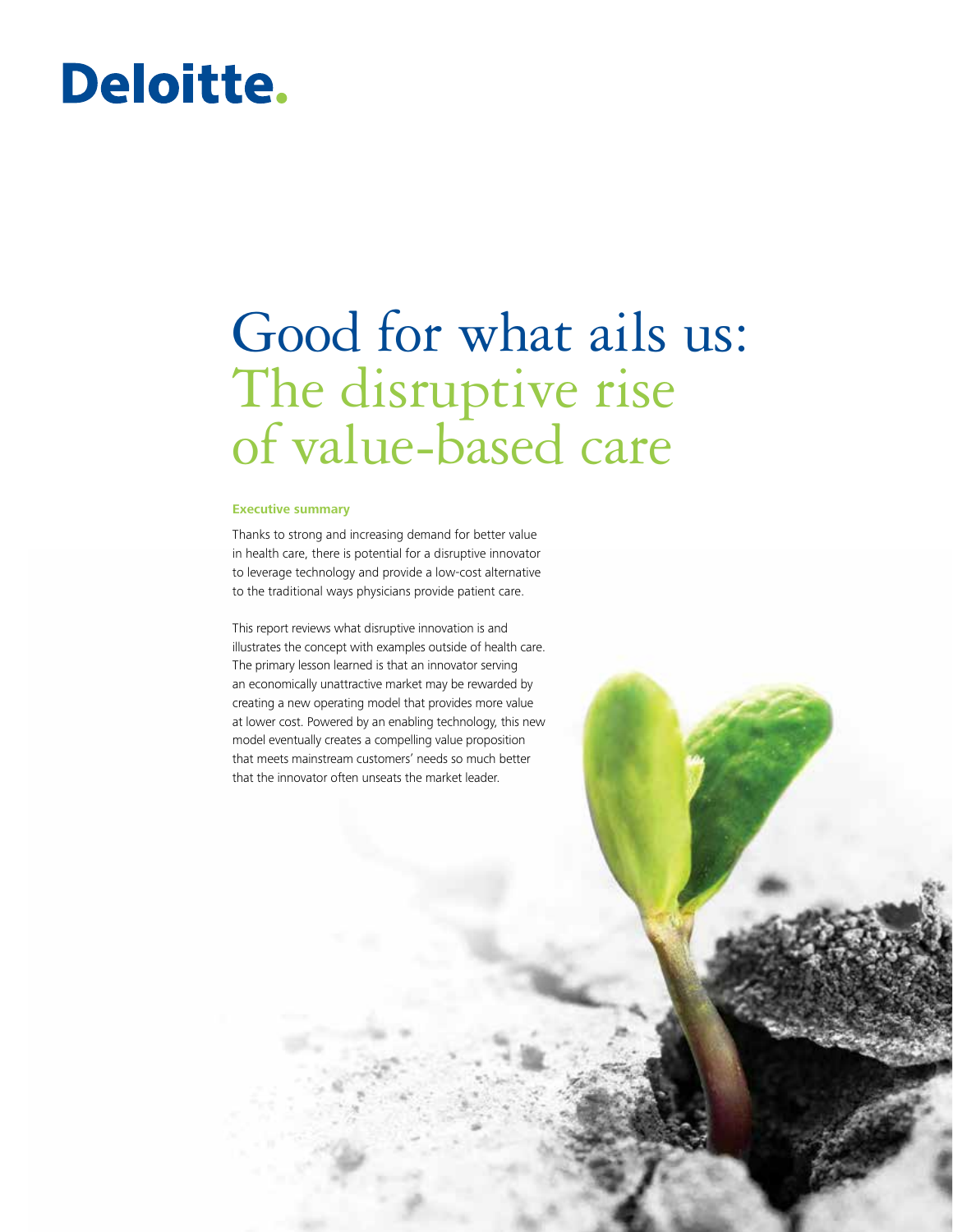#### **Changing the rules of today's health care system**

The Affordable Care Act (ACA) has fanned the flames lapping at health care's already burning platform: Purchasers want to spend less and get better results. Challenged by increasing calls to improve the affordability, value, access, and quality of health care, the industry has responded in ways that validate cartoonist Randy Glasbergen's depiction of the Albert Einstein maxim, "We cannot solve our problems with the same thinking we used when we created them."



**"I want you to find a bold and innovative way to do everything exactly the same way it's been done for 25 years."**

Copyright 2004 by Randy Glasbergen. www.glasbergen.com But what if health care stakeholders could change the rules and break the constraints of today's system? What could happen? Where could it start? How could people know if it was truly happening? And how could the impact of the change be measured?

It could take decades to feel the full impact of the ACA, but portents of what lies ahead can be found in how other industries have evolved when the status quo was no longer sustainable. It is likely that health care's new model will be part accountable care, part patient-centric care, and part mission-critical advanced technology, combined in a way that should be a good deal for everyone. Well…almost everyone.

Much of health care's future can be divined using the lens of "disruptive innovation."1 This term is often invoked colloquially to describe transformational change. It was coined, however, to capture the process by which new solutions to old problems migrate from the periphery of a market and ultimately supplant incumbents' offerings – and, oftentimes, the incumbents themselves.

Part of what makes disruption theory so powerful – and frequently counterintuitive – is that solutions following a disruptive path to dominance do not start out with an innovation. After all, to be truly innovative, a solution must break constraints, delivering greater performance at constant or lower cost, or constant performance at lower cost.2 *Disruptive* innovations eventually break relevant cost and performance constraints…but not at first. Disruptive innovators follow a very specific path, initially focusing on an insignificant and relatively economically unattractive market segment. They build a solution that is demonstrably inferior to mainstream offerings, but one that is *better* suited to that segment's most pressing problem. Very often, large and well-heeled incumbents could offer similar solutions but choose not to for seemingly rational economic reasons: Why build a low-margin, low-volume product or service for down-market customers?

From this starting point, however, disruptors improve the performance of their solution in ways that appeal to even mainstream segments. Such improvements often ride the wave of technological advancement, which means that their initial "less for less" solution becomes "more for less." In other words, the solution becomes a bona fide innovation.

As more customers switch to disruptors' offerings, market leaders begin to respond. Thanks to their head start, however, the disruptors have an insuperable advantage, even when incumbents are much larger and betterresourced. Ultimately, the new disruptive entrants assume marketplace leadership – usually to the surprise of no one save the erstwhile incumbents.

For example, when Netflix launched "movies by mail," the company was not targeting the last-minute, Friday-night, movie rental market (one in which customers typically incurred a couple of days' late fees) that was the core of Blockbuster's model. Instead, it was targeting the previously unaddressed "job" of helping customers work through the long list of movies they had always wanted to see, but never got around to.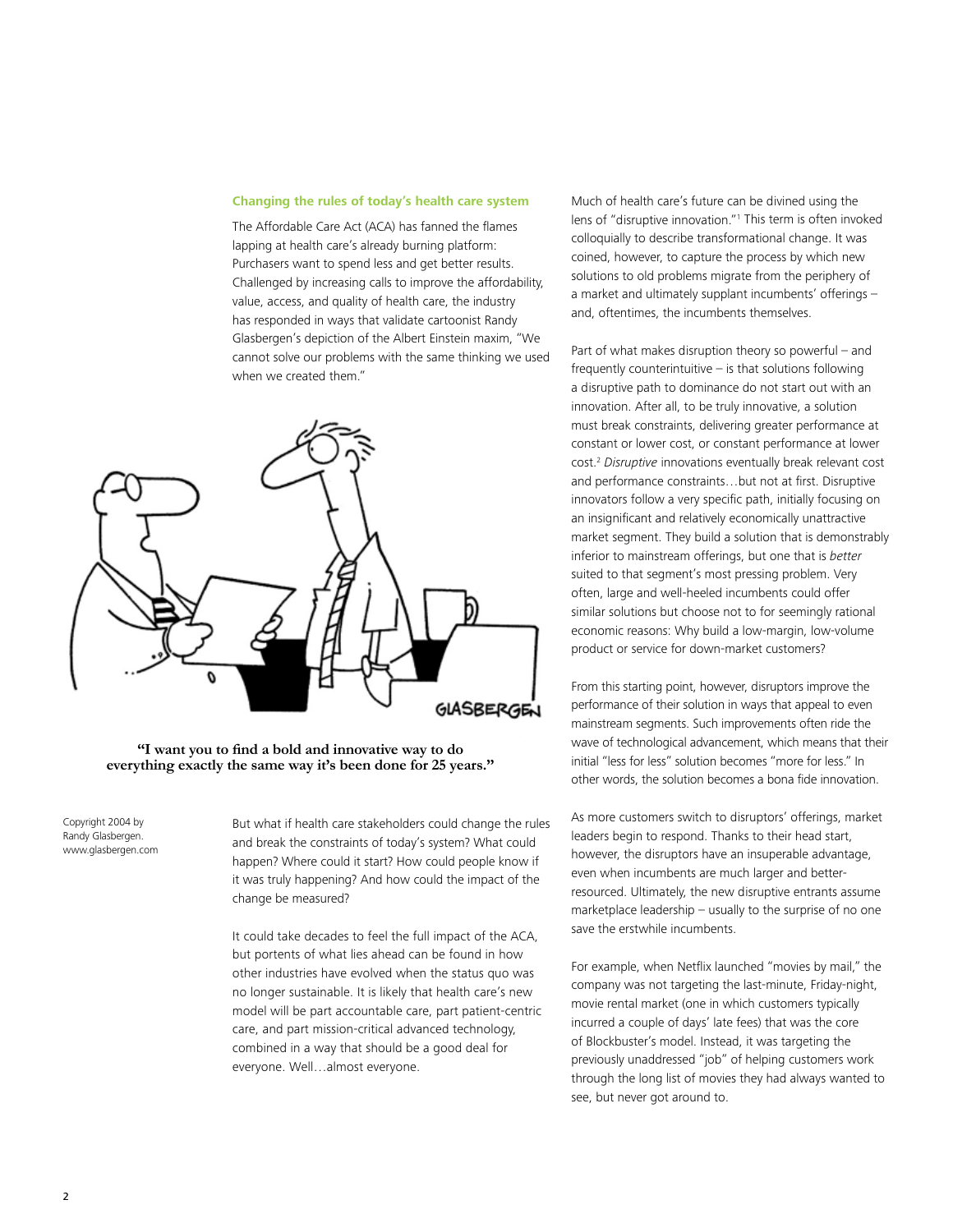*Enabling technologies* in the form of video streaming and near-ubiquitous, high-speed access allowed Netflix to move from wait-listed, obscure Woody Allen films by mail to on-demand Jerry Bruckheimer movies via download, all for \$7.993 /month. "More for less," indeed! By the time Blockbuster figured out the true nature of the threat, it was too late: Netflix had mastered the process of consumer access to the movies they wanted when they wanted them, at a lower price…and no late fees!

Many incumbents in the health care industry could be in danger of becoming "Netflixed." At almost 19 percent of GDP4 , health care is the largest industry in the United States. Yet, in stakeholders' eyes of those surveyed, the system under performs (Figure 1). To address persistent quality and cost concerns, a wide range of new clinical and financing models have been emerging from all corners.

#### **Targeting novel solutions enabled by technology for niche segments**

In the past  $-$  and all too often today  $-$  new operating models have attempted a frontal assault on the health care industry's innovation challenges, seeking to break the relevant constraints all at once. This approach can work, but it is not a high-percentage bet: for example, Netflix's attack on the video market likely would have failed had the company focused on online fulfillment from the start, or had it waited until the necessary technology was ready and incumbents were much better positioned to respond.

Instead, today's health care innovators are targeting marginal industry segments using novel solutions built around a host of new enabling technologies, such as electronic medical records (EMRs), mobile health platforms (mHealth), social media, health information exchanges (HIEs), more powerful processing and low-cost memory for massive health databases, and greater standardization of health care data transactions. Add increasingly tech-savvy patients and clinicians and conditions are ripe for disruption.

For example, many new clinical and financial models share a common objective of identifying ways to do the right thing for patients, unconstrained by the existing fee-for-service (FFS) system. This can prove liberating for physicians, who want to provide the best possible outcomes for their patients in a cost-efficient manner.

Unfortunately, the FFS system rules defined by Medicare are considered by many to be arcane and do not reward providing the right service, at the right time, in the right setting by the most cost-effective provider. Consequently, the U.S. spends more than other developed nations on health care<sup>6</sup>, not necessarily because it consumes more health care services, but because its unit cost per service is so much higher.<sup>7</sup> If the new value-based care models are able to reduce overall costs by improving clinical productivity, changing the site of care, aligning labor expenses with the intensity of services, and increasing self-care options, the unit cost issue likely can be reduced.

#### **Figure 1. Overall performance of the U.S. health care system5**

Using a typical report card scale with grades of A, B, C, D, and F, with A being excellent and F being failing, how would you grade the overall performance of the U.S. health care system?



Chart displays weighted percentages for employers and physicians Data are rounded

\*3 percent of consumers responded "don't know"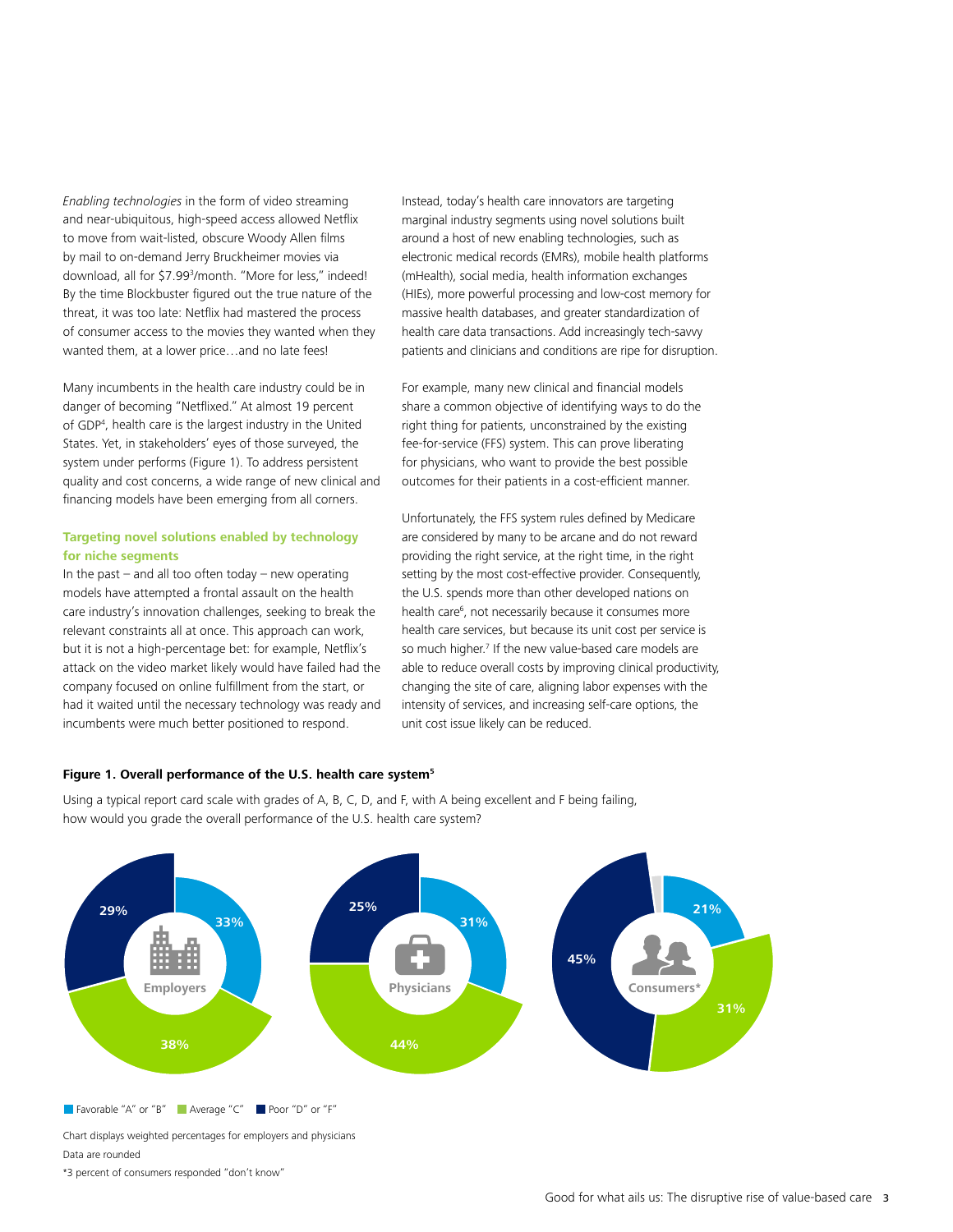This type of wholesale change has been the "holy grail" of many failed attempts at reinventing the U.S. health care industry, most of which have tried to change too much, too fast. In contrast, a disruptor, using a new clinical model of serving those beyond the current system's reach and unconstrained by FFS rules, is well-positioned to pioneer a radically different combination of cost and performance. Powered by enabling technologies, this new solution could, in short order, better serve patients at a lower cost and produce better outcomes and access.

To see how this concept works in other industries, consider Southwest Airlines, one of the most recognized brands in air travel. Southwest began operations by connecting three cities in Texas – Dallas, Houston, and San Antonio – in 1971. Pioneering a number of airline operation process innovations, Southwest created a cost structure that gave it a decisive market advantage, allowing it to be highly profitable while offering prices that competitors found difficult to match.

A defining element of Southwest's operations was a fleet consisting entirely of 737 series Boeing airplanes. This conferred material benefits: ease of crew rotation, maintenance, cleaning the planes between flights, and so on. The point-to-point route structure, one class of seating, no meals on the planes, etc., were applicable to any route. However, one critical strategic choice limited the company's growth prospects: The 737s' cost to fly was almost two cents per passenger-mile more than 747s and other airframes flown by incumbent, national-scale airlines.

On short-haul flights, Southwest's ground efficiency more than made up that deficit, but the company simply could not compete on routes of more than 500 miles. Consequently, incumbent air carriers were free to ignore the upstart: It simply made no sense to reconfigure their entire operating model to defend such a small and relatively insignificant market in Texas that was essentially all of Southwest's business.

The 1990s saw the introduction of new generations of 737s that had lower operating costs and greater ranges and efficiencies. This allowed Southwest to add longer routes to its network without compromising the defining features of its business model: a single type of airframe, a pointto-point route structure, and operating out of secondary

airports. The company grew dramatically yet did not have to give up its singular competitive position, thereby preserving its superior profitability. The result – a ten-year run of share price appreciation that is all but unequalled in the history of U.S. public corporations – is testament to the value-creating potential of successful disruption.8

Few industry leaders have been able to disrupt themselves. Why should or would they? Why risk changing from a model that has worked so far to one that may result in less revenue per unit of service? Why incur new risks of failure? Just as incumbent airlines proved unable to mount effective responses to Southwest's low-cost carrier model, market leaders in health care such as integrated health systems have had plenty of opportunities to buck the status quo but have shied away from transformational change because of the perceived risk.

Few industry leaders have been able to disrupt themselves. Why should or would they?

For example, a constraint on primary care physicians' productivity is their ability to accurately diagnose patients. Today, this typically requires an office visit, and even when the patient and family member(s) are physically present and able to recall medical history, the data may be limited. The result is an expensive, timeconsuming, and often relatively ineffective interaction. Other current physician-patient interaction vehicles – phone, email and telemedicine, for example – are similarly suboptimal, even though they allow a primary care group's clinical team and support staff to address a small number of undemanding patient requirements. However, disconnecting an organization from the volume-based incentives of an FFS reimbursement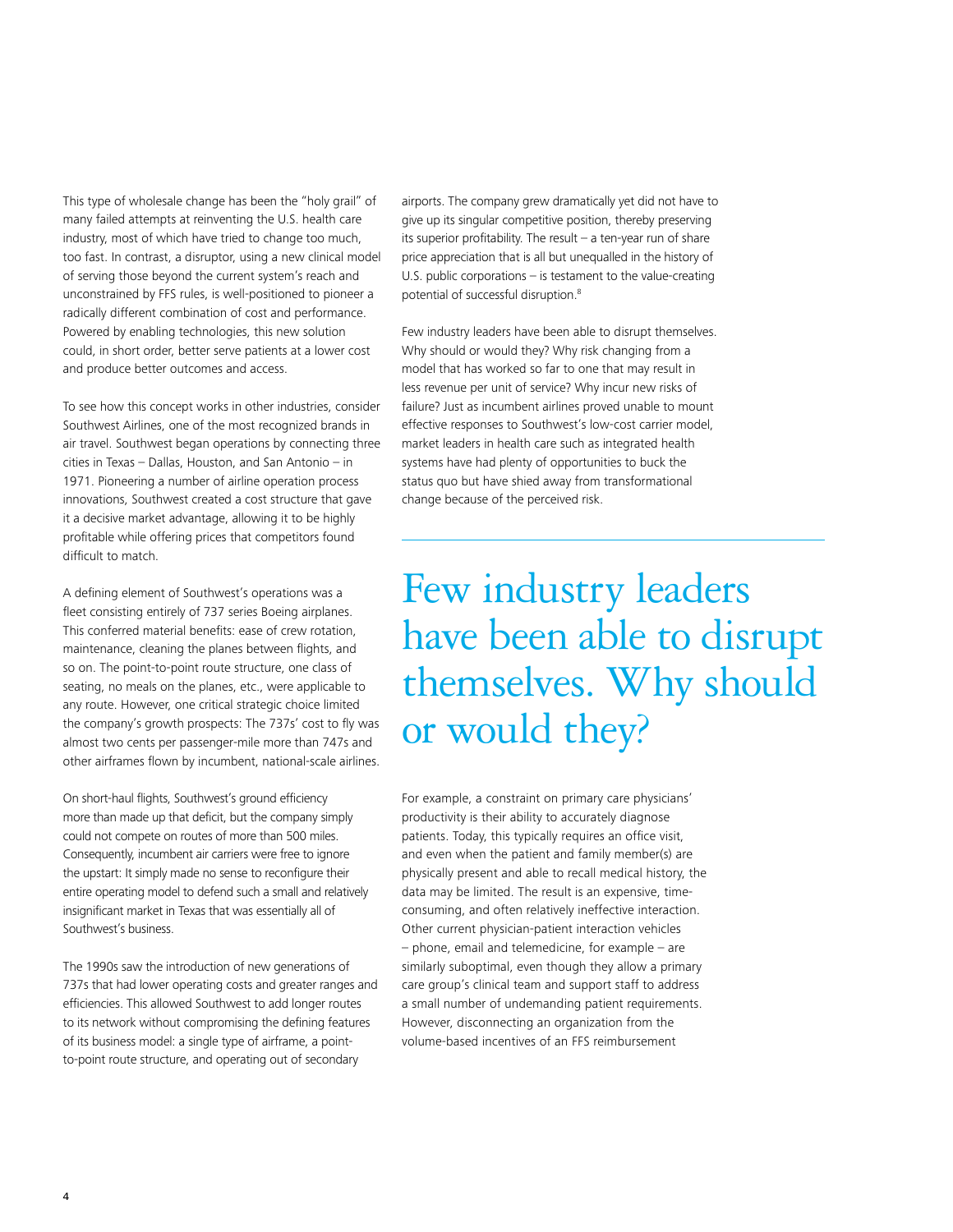system in favor of prepaid revenue or performancebased funding could motivate it to experiment with and improve these suboptimal solutions in the interest of liberating resources to focus on those patients that need more intensive intervention, or even create capacity for new patients.

#### **Adopting a "jobs to be done" approach**

A good way to describe this new model is a "jobs to be done" approach, which is based on Clay Christenson and Michael Raynor methodology<sup>9</sup> of describing specific needs and what can be accomplished (Figure 2).

#### **Figure 2. "Jobs to be done" analysis**



**Inform** Help me understand my health

# **Providers**

### **Diagnose**

Give me a full view of my patients' health and help me interpret their risks

#### **Intervene**

Help me select the most effective treatment plan for my patient

### **Prepare**

Help me prioritize my tasks and organize care for my patients

## **Coordinate**

Help me refer my patients to other high value providers or services

**Monitor** Help me monitor my patients and their compliance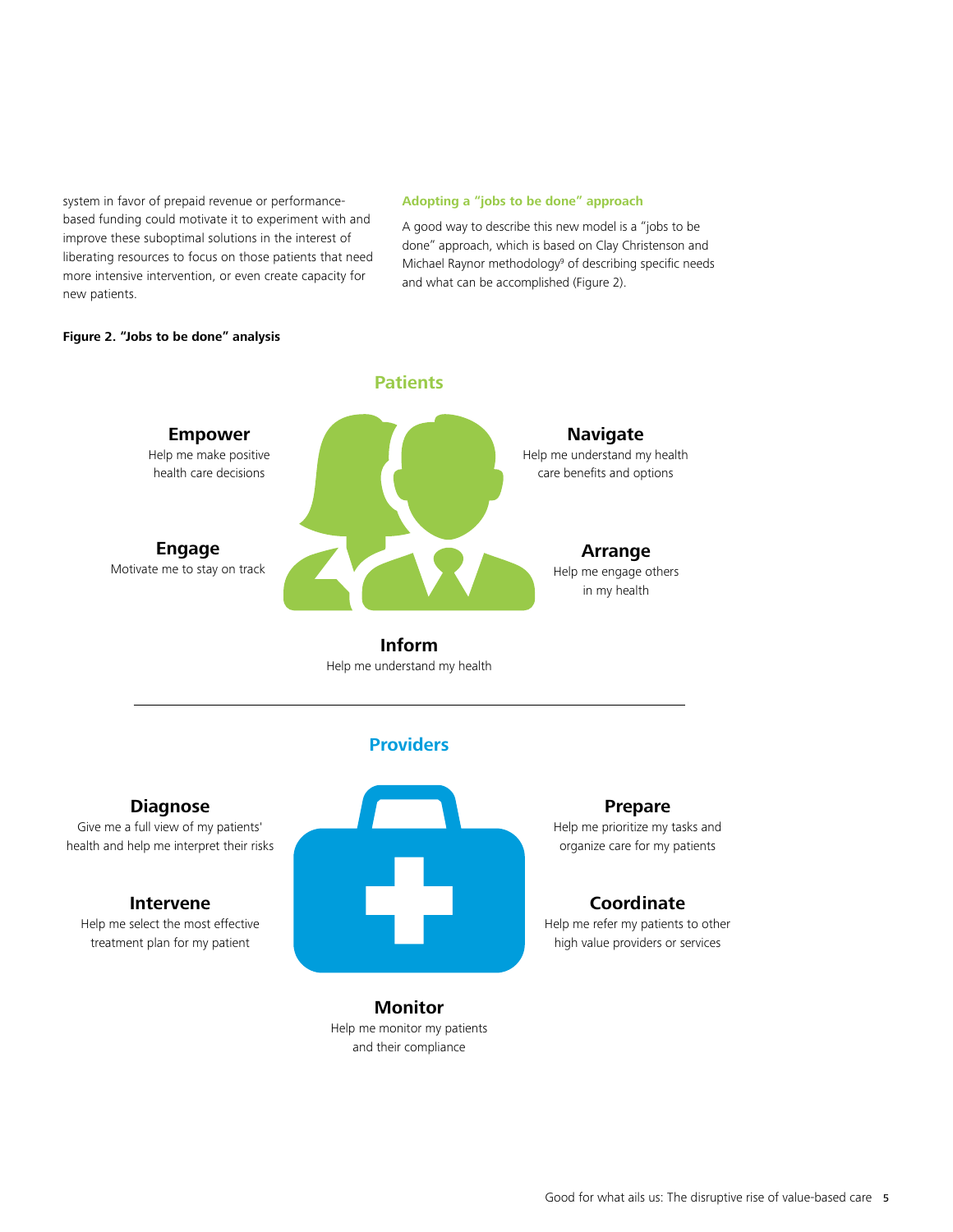Once this new "proto-remote" diagnosis and triage model is in place, the panoply of technologies arising to enable it will likely be viewed as inspiring or overwhelming, depending on a person's perspective. These technologies will likely play a combined role of connective tissue, sensor, planner, traffic cop, compliance officer, neural extender, communicator, decoder, pattern synthesizer, compliance officer, quality check, and alarm system. They will likely enable caregivers to make better and faster decisions by providing access to more information that is consistent with their standard practice of clinical pathways. As these technologies mature and are adopted, the resulting lowercost, remote solutions are likely to prove superior to an in-office visit – moving beyond simply providing accurate historical data to predict outcomes.

What began as a way to diagnose and treat patients who otherwise would not have come into a physician's office ultimately might displace the vast majority of office visits: Physicians will be able to take stock of a patient's progress, decide what action is needed, verify against their checklist, order the necessary care or support, leverage their care team, and send a note to the patient. And they could do this for hundreds of patients per week with accuracy and thoughtfulness.

In other words, the tradeoff between cost and effectiveness might finally have been broken…but *disruptively*.

The rate at which a disruption proceeds is dependent, in large measure, on the maturity and adoption of its enabling technologies. For example, it took 70 years for Toyota's quality management system to disrupt GM because process improvements (Toyota's enabling technology) advanced relatively slowly.<sup>10</sup> It took 37 years for Southwest to disrupt the hub-and-spoke carriers, thanks to the relatively slow rate of improvement in airframes' fuel efficiency but only 13 years for Cisco to disrupt Alcatel-Lucent on Internet routers, since those technologies improve on a timetable defined by Moore's Law.<sup>11</sup>

#### **Much of the technology to support new health care models exists now. It can enable clinicians to:**



remain. For example, health care IT systems often have been siloed by department, location and type of service, increasing integration challenges. Also, it can be expensive and complex to deploy the many custom modifications new solutions require, due to standardization issues such as the lack of a common patient identifier or a common clinical data model. Other challenges include capturing non-numerical data results, identifying tools for making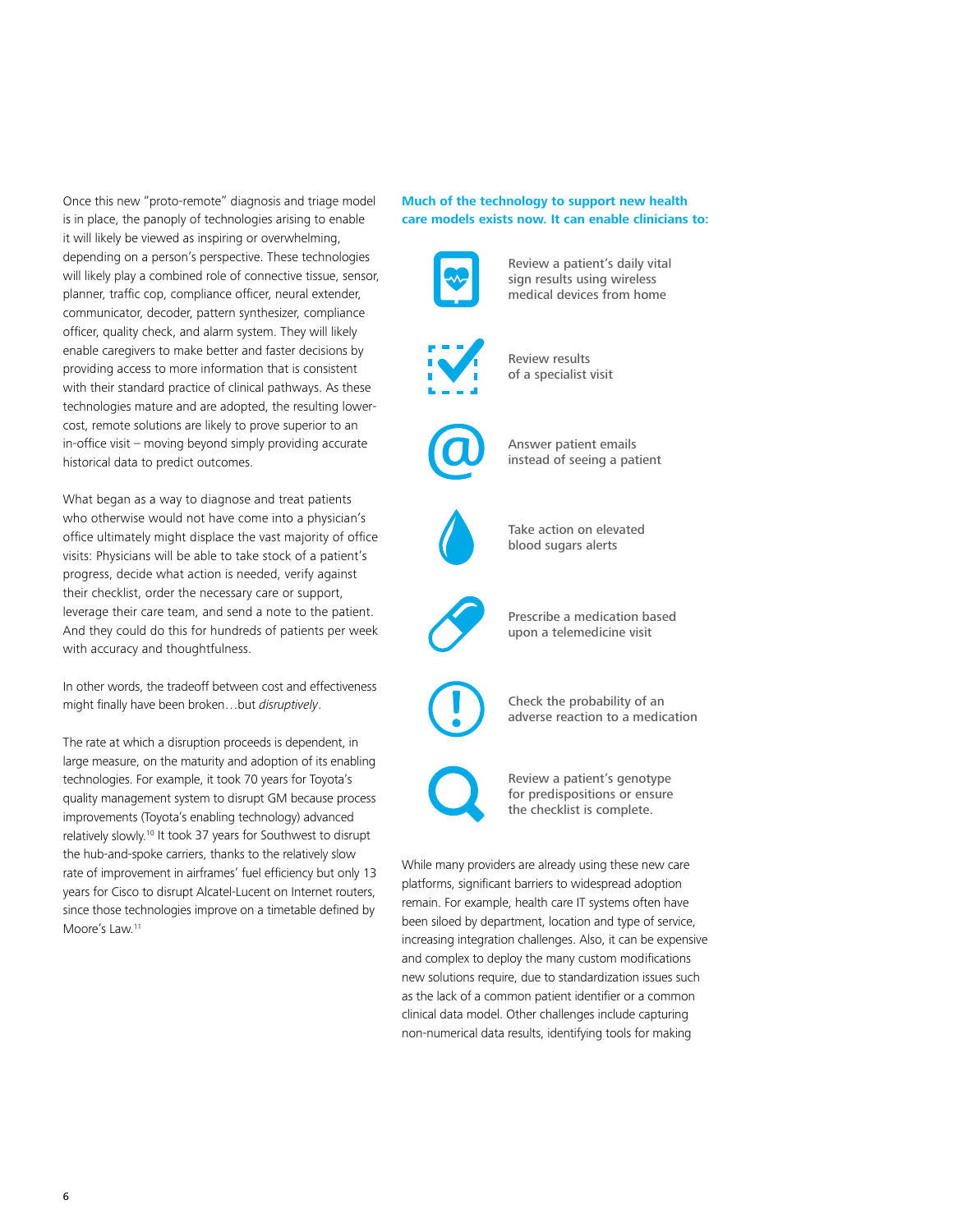interoperability of electronic records easier, developing more robust health information networks, creating broader and deeper mobile applications, and providing access to vertical technologies at home and in commercial settings. The right kind of technology systems should enable connectivity across different sites of care, facilitate measurement and new reimbursement approaches, and tie together the numerous parts of a well-structured care delivery model.

While these technology barriers are significant, they are not insurmountable. As the number of value-based-care deals between health plans and providers increases, momentum to tackle the industry's standardization issues

is expected to accelerate the transition from proprietary system-based arrangements to broad-based community standards. Expensive, customized, interdependent systems likely will be replaced by integrated platforms sold in modules that feature secure cloud-based applications accessible to hospitals, health care providers, health plans, patients, and care teams in their office, home, or on the go. Also, if all of the necessary technology was mature the disruption would already be under way and the signs of change apparent even to market leaders. Likely it will take a few more years of development and refinement before the kind of change in performance will be possible on the scale required.

#### **Figure 3. Potential points of innovation**

Transition from dominant payment models (FFS or Global Capitation) to reimbursement models that reward providers for improving the value of care Move from competitive single tier networks to multisite networks that address adequacy yet support superior services delivery Reorganize provider facilities to focused factories with defined niche services and concentrated volume to integrate care Transition from measurement of process based compliance and cost of charges to activity based cost accounting and outcomes tracking **Information Technology**  Integration technology that transitions from siloed systems leveraging aggregation of data, connectivity to all stakeholders and experts systems **Value-driven care Payment model Care delivery model Network model Analytics & outcomes**

that allow for seamless sharing and engagement

Shift delivery from discrete services based organizations (e.g. specialists) to team based models that address a patient's overall need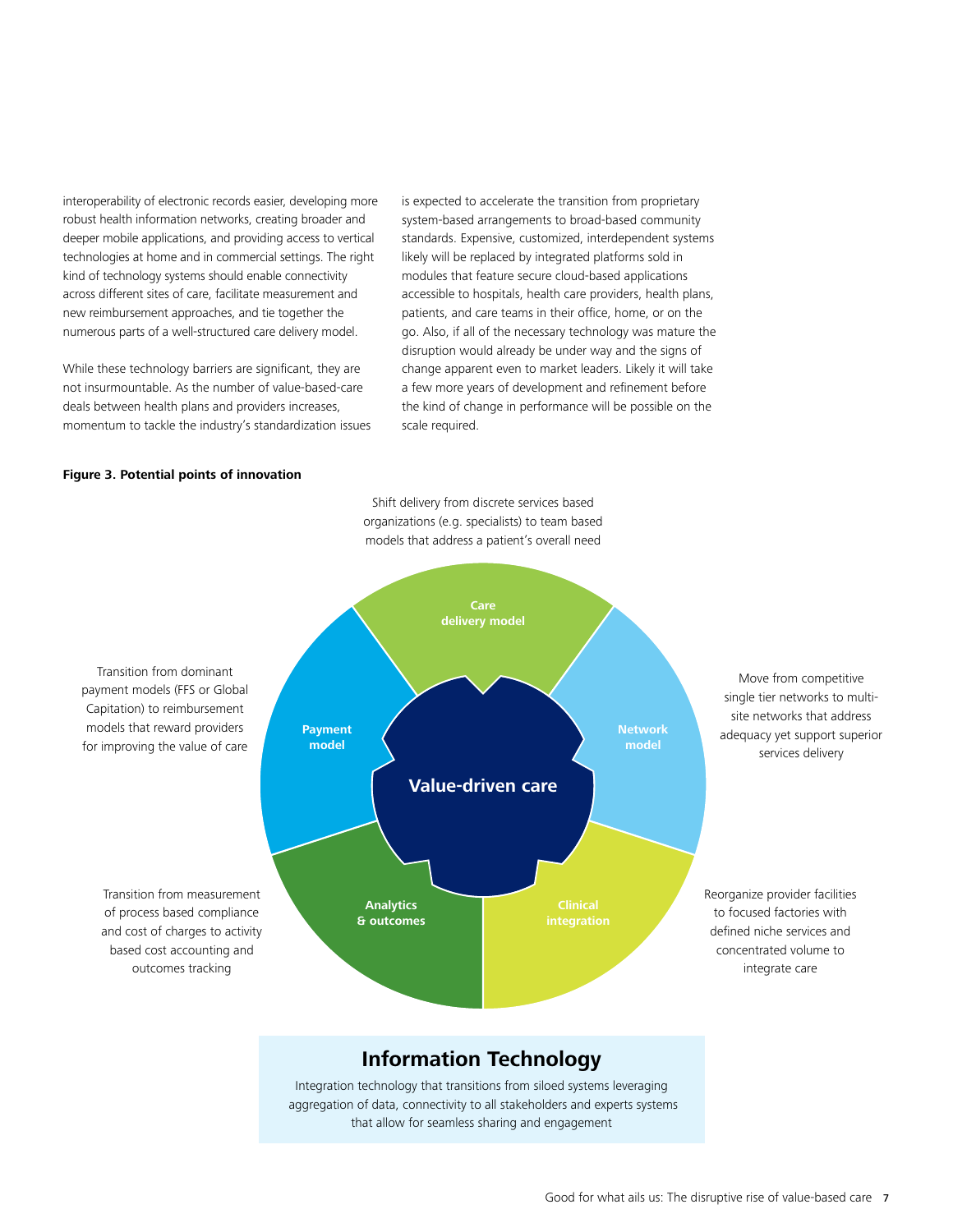#### **Disruptive model economic analysis**

The disruptive clinical model should be both financially lucrative for primary care physicians and improve patient access. Enhanced clinical efficiencies from technology and staffing investments may enable physicians to increase visits and shift their distribution, allowing them to care for more consumers at an improved financial position. Compared to an average primary care physician's current practice, small investments could result in a win-win for all.

The disruptive clinical model is anticipated to enable a physician to become 15 percent to 25 percent more efficient and productive, resulting in a projected larger panel size (Figure 4). With a larger panel size, primary care physicians could expect increased revenue (Figure 5).



**Figure 4. Projected increasing panel size**<sup>12</sup>

**Projected visits/ physician/ year Projected panel size** 

Note: Visits include face-to-face office visits, physician extender visits, e-visit / online, and retail clinic



Figure 5. Projected increasing physician margin<sup>12,13</sup>

Note: Low projection = 15% productivity gain in panel size; average projection = 25% productivity gain in panel size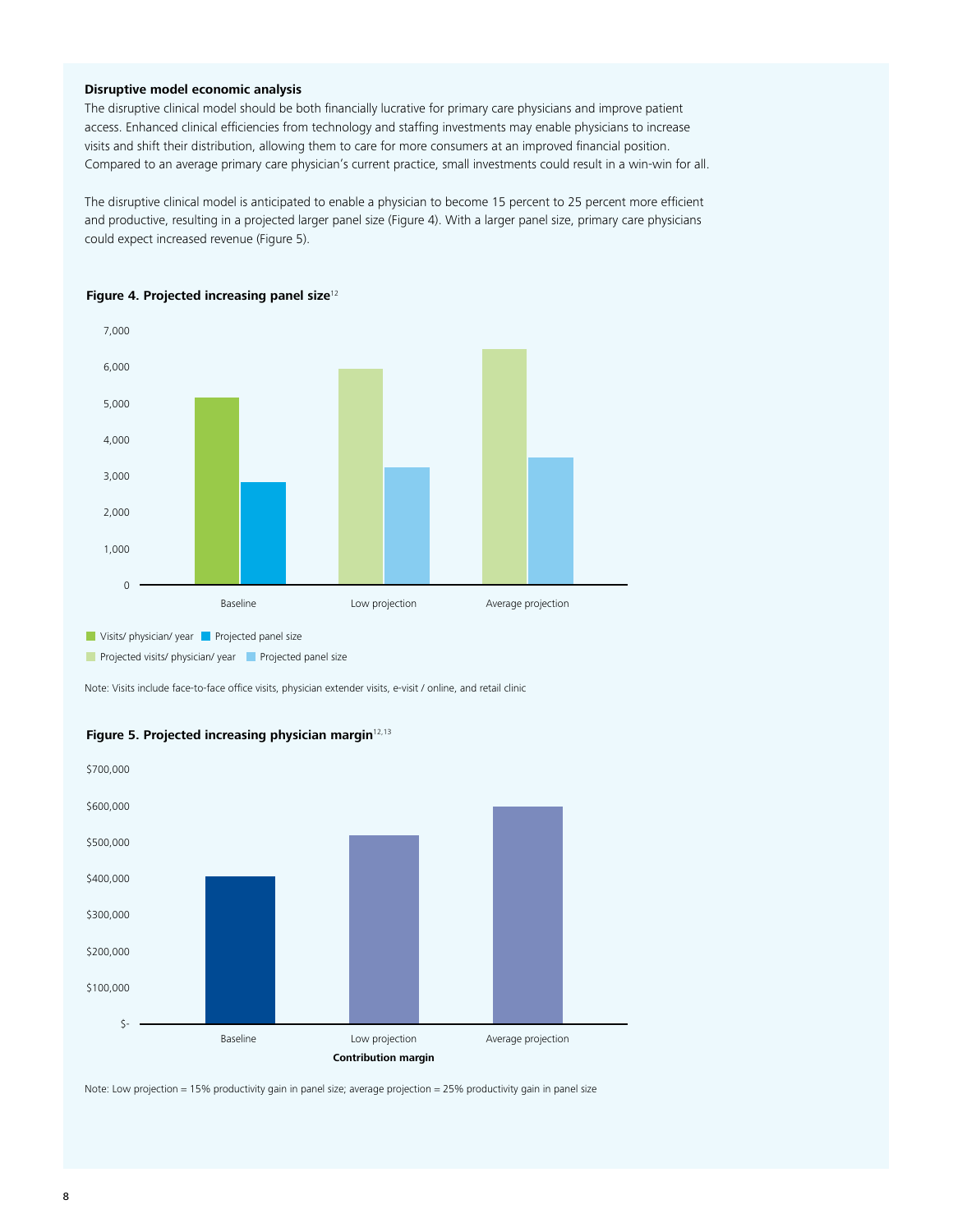Consumers' access to care should improve as primary care physicians leverage the disruptive clinical model. The result of improved efficiencies is a projected 24 percent decline of in-person visits, which are expected to shift to e-visits, physician extenders, and other channels (Figure 6).

Unit cost is expected to decrease in the disruptive clinical model (Figure 7) due to flat fixed costs and lower-cost physician extender staffing.

However, small investments may be required for the average primary care physician practice. There is a projected 5 percent to 8 percent incremental cost to hire and train new staff and for increased supplies/ purchased services.



#### Figure 6. Shift in type of visit<sup>14</sup>



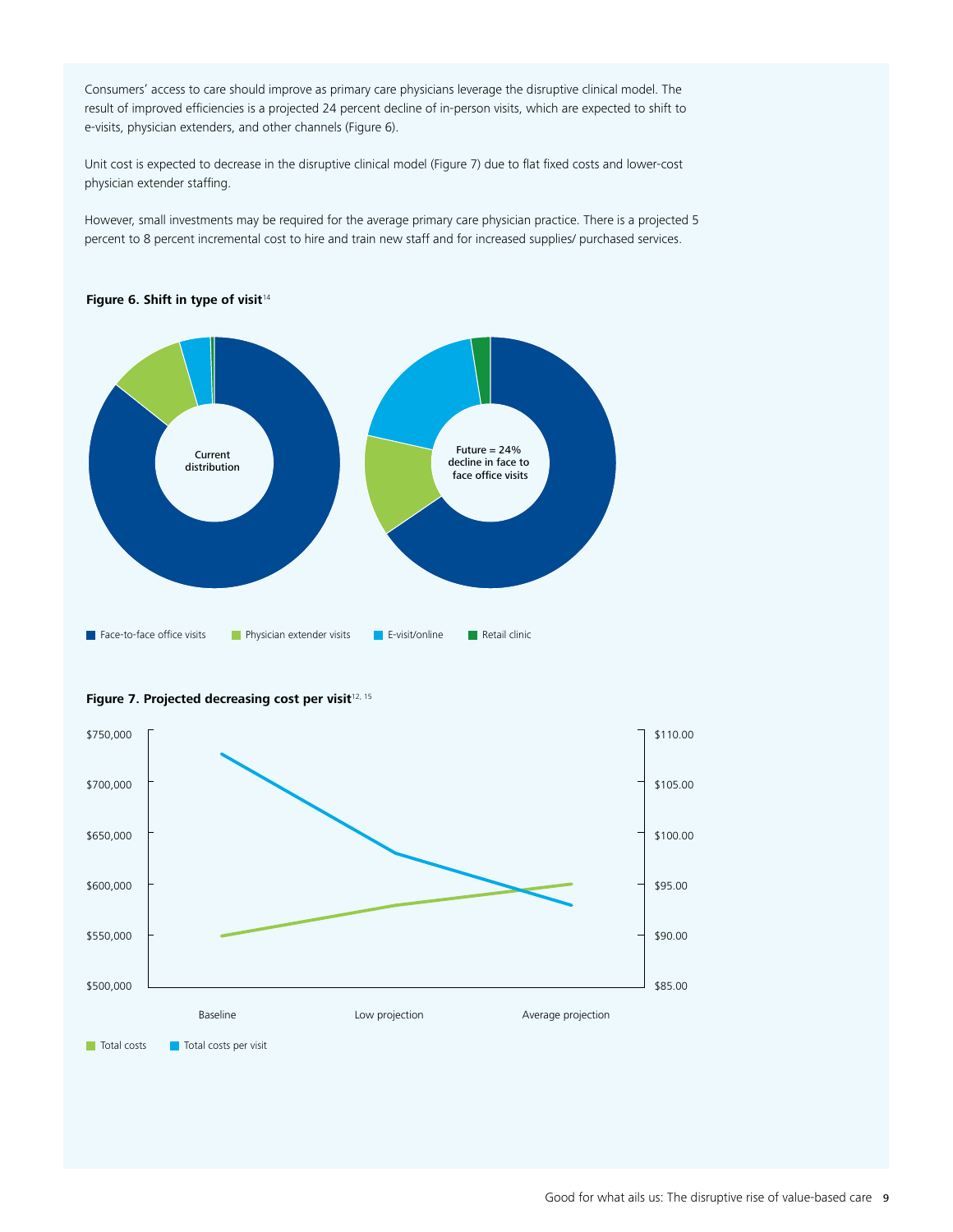#### **Planting the seeds of tomorrow's disruptions**

Thankfully, health care stakeholders need not wait for technology to mature before planting the seeds of tomorrow's disruptions. There are several potential points of innovation (Figure 3) which can be nurtured by focusing on an economically under-served segment, such as a primary care group practice's Medicaid population.

A medical group that leverages a collaboration agreement with a health plan which includes a performance-based or prepaid contract that is not bounded by the FFS model can give itself the financial freedom to design a different clinical model; one enabled by rapidly advancing technologies that, when combined into a platform, will likely have access to all of the eligibility, clinical EMR, and claims data and insights from the health plan's care management team.

With the new platform in place, the physicians and health plan can consider adopting a set of practice protocols; deploy a lower-cost and more convenient clinical model for chronic care and disease management; gain greater access to clinical and non-clinical information on patient well-being; engage more fully and effectively with patients; deploy a rules engine that helps to prioritize the work load based upon variances to care; and continually assess how processes are working.

Along the way, the physicians may find that they can reduce in-person physician office visits for maintenance or wellness visits, and/or shift visits to other members of the care team, creating higher levels of clinical productivity and giving them additional time to focus on more complex cases. This could allow the physician to have larger panel sizes, better outcomes and higher earnings levels. Unit costs per visit might decrease, even after an initial investment in technology and larger staff support (see economic analysis sidebar).

This disrupting medical group may also discover that they are able to attract a variety of capital partners and, therefore, be able to assume greater financial performance risk for a larger number of products.

The medical group is likely to find that the hardest part of implementing its new model is not integrating and using a more sophisticated technology platform but rather mastering change management elements. These might include:

• New collaboration models between specialists and primary care physicians; care teams and family members; care teams and health plans

- The pace of change and the development and rapid adoption of new insights based upon analytics and compliance with evidence-based clinical approaches
- The most appropriate and effective incentives to increase patient engagement
- New roles for care team members, new business processes and clinical approaches for chronic care, end of life, wellness and health education
- New governance models, compensation formulas, and professional development.

It is these elements working in unison which creates the strength, integrity, and synergy that make the disruptor's competitive offering so compelling and hard for the market leaders to imitate. The pieces all fit together and reinforce the structure which they have created so that the whole is greater than the sum of its parts.

As the disruptor moves upstream to more financially attractive patient populations such as Medicare and the commercially insured (while continually improving its approach), the market leader(s) begin to wake up and take notice. By this time, however, it's too late. Even though market leaders will likely try to replicate the disruptor's approach by picking and choosing its best practices or adopting its enabling technology, they will most likely fail. The situation is similar to how the major airlines created their own low-cost carriers to fend off Southwest: They used their fixed assets and established processes and technologies, and accepted lower fares without breaking the constraints of their existing models. Eventually most, if not all, of these ventures failed and were shut down.

A successful disruptor could improve outcomes and lower the costs of health care in its community and, potentially, be a catalyst of change impacting all the constituents of the U.S. health care delivery and financing industry – including the market leaders, some of which are likely to resist the changes until it is too late.

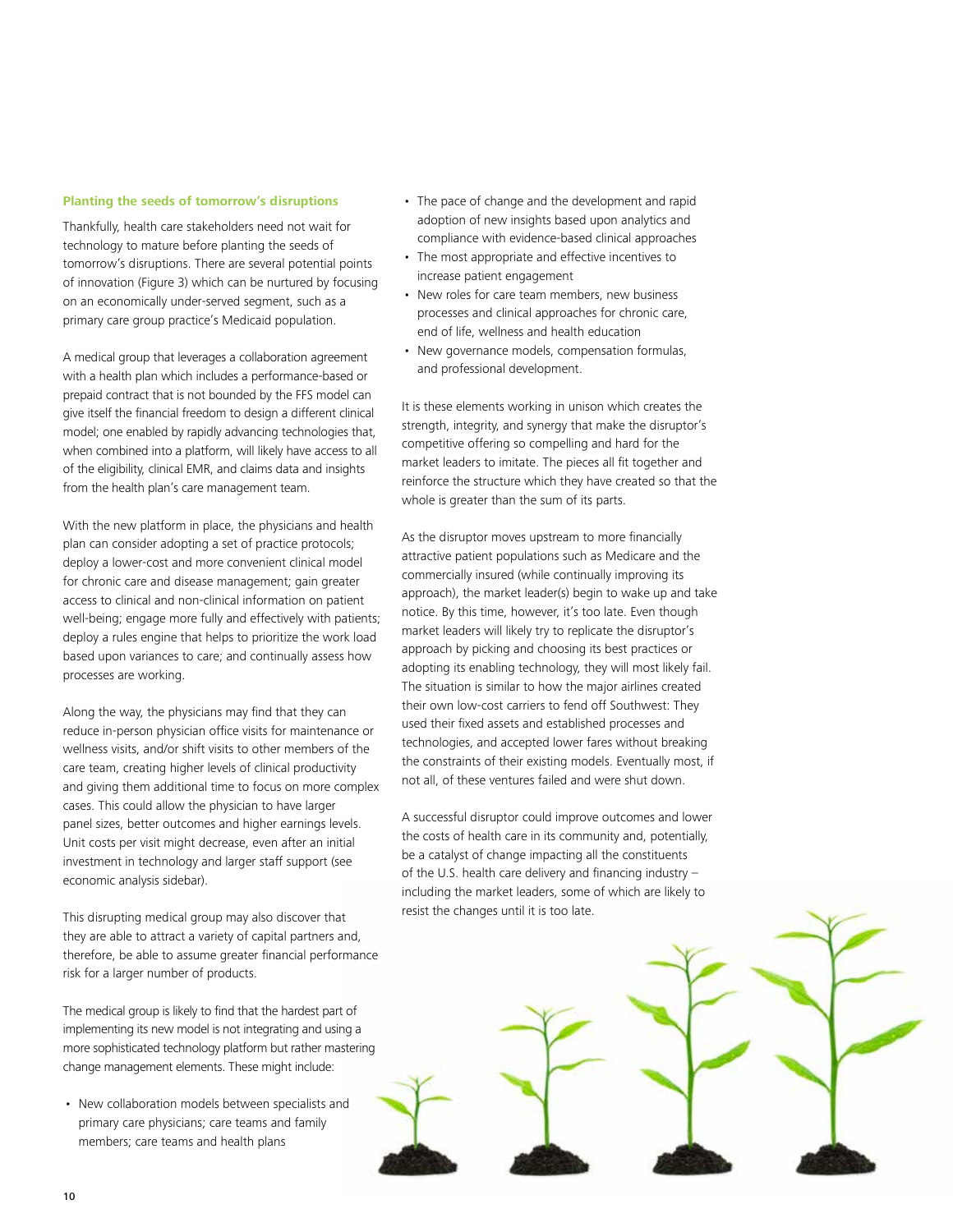#### **The key differentiator: enabling technology**

While many in the industry have witnessed the potential of a closed panel group practice to change the health care landscape, the model has yet to achieve scale and consistently outperform competitors. So why is this possible now? What's different this time?

Most likely the key differentiator is enabling technology that leverages electronic medical record (EMR) data, health information exchanges (HIEs), powerful analytic applications, low-cost data storage, mobile applications (mHealth), work flow tools, innovative medical devices, greater standardization of data transactions, configurable rule engines, and much more. It is similar to the Boeing 737-500, without which Southwest may never have expanded beyond a 500-mile range; and streaming video, without which Netflix may have remained a mail-order video-of-the-month club; and without an enabling technology platform, ACO might have been an acronym for Abandoned Care Outliers rather than Accountable Care Organizations.

If the use of enabling technology in health care is good news for everyone, where is the disruption? It begins to occur when the disruptors expand beyond their initial practice area to cover more locations and increase their patient population until their market share represents a significant percentage of the primary care delivery capacity in that geography. In doing so, the disruptors' model will likely become the standard course and specialists and hospitals will either learn to adapt to the new model or lose patients. The disruptor medical groups may also compete for talent and in many markets the local hospital – which until now had a monopoly on talent – might have to vie for employees against organizations using a new clinical model that is capable of generating potentially higher financial, equity, and psychological rewards.

If a disruptive medical group assumes a larger portion of the financial risk for its patients' care, it might allow the organization to become a purchaser of health care services from other members of the care continuum and control how, where, who, and how much they are willing to pay for those services. This will be quite a change for hospitals, which are used to negotiating with health plans on reimbursement rates and terms but not with one of their principal sources of referrals to their specialists and admissions.

Disruptive physician practices likely will need capital to drive innovation and assume additional risk. Their chosen capital partner may, therefore, be a major influencer in the disruptor's strategic decision-making process, including target patient population, practice size and scale, the amount of risk they assume, and their growth aspirations. Also, while the disruptive innovation model requires collaboration with health plans, the relationship might expand beyond the traditional health plan – provider arrangement to include financing for new technologies, capabilities, facilities and services, and acquisitions.

#### **Opportunities in a post-reform world**

In a post-reform world where price and quality transparency is expected to become a major factor for consumers selecting physicians and hospitals, outcomes data, convenience, cost, and access are factors that should help disruptors win as much patient loyalty as they are able to absorb. And disruptors won't need all of a market's patients to change the course of the health care industry's future – just enough of them to make it clear that the existing model will no longer work.

The theory of disruptive innovation is predicted on the fact that almost all market leaders can only improve on a marginal basis, while the amount of improvement required in health care is much greater than what's available on the margin. Consequently, disruptive innovation should have no shortage of opportunities in many local health care markets. Disruptors will likely be recognizable by their powerful enabling technology platform and a distinctively new operating model that delivers better value.

To paraphrase W. Edwards Deming's famous words, learning isn't compulsory, but neither is survival. Those who don't learn – who don't change – won't survive. Current health care market leaders may not feel like they have a mandate to change. If history is any indicator, the growing number of disruptive innovators may make it difficult to survive if they don't.

Those who don't learn – who don't change – won't survive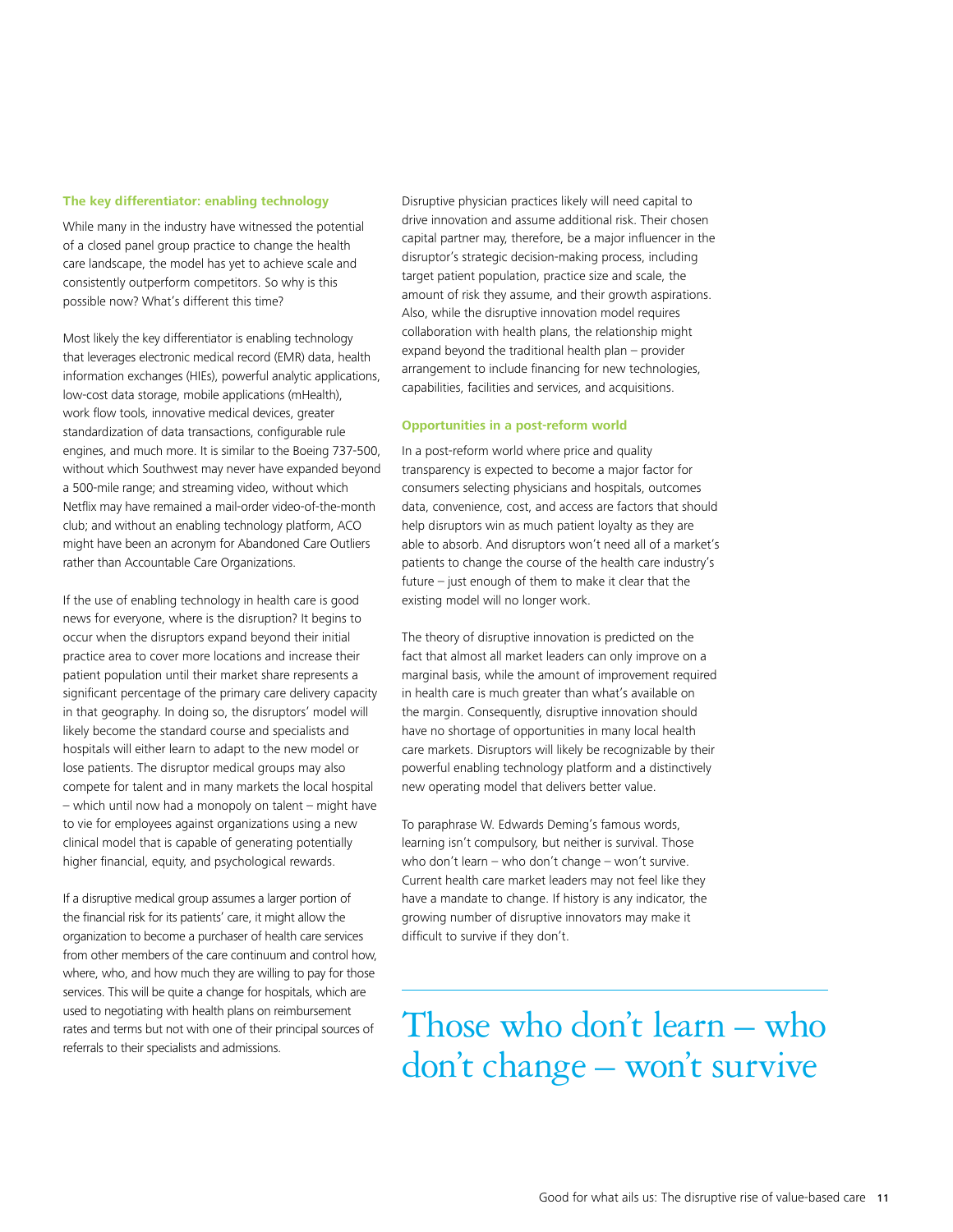

#### **Authors and contacts**

To begin a discussion or for more information, please contact:

#### **Bill Copeland**

Vice Chairman U.S. Life Science & Health Care Deloitte Services LP +1 215 446 3440 bcopeland@deloitte.com

#### **Michael Raynor**

Director Deloitte Services LP +1 617 437 2830 mraynor@deloitte.com

#### **Sonal Kathuria**

Director U.S. Life Sciences & Health Care Deloitte Consulting LLP +1 412 402 5395 skathuria@deloitte.com

#### **Jennifer Oliver**

Senior Consultant U.S. Life Sciences & Health Care Deloitte Services LP +1 215 299 4619 jenoliver@deloitte.com



#### **Center for Health Solutions contacts Sarah Thomas**

Research Director Deloitte Center for Health Solutions Deloitte Services LP



#### **Acknowledgements**

We wish to thank Mark Bethke, Kevin Kenny, Jim Whisler, Jason Aulakh, Wendy Gerhardt, Gnana Kanisan, Varoon Sachdev, Yabo Wu, Kathryn Robinson, Ryan Carter, Jaya Agarwal, Sunandan Bandyopadhyay and the many others who contributed their ideas and insights to this project.

To learn more about the Deloitte Center for Health Solutions, its projects and events please visit: www.deloitte.com/centerforhealthsolutions.



#### **Contact information**

To learn more about the Deloitte Center for Health Solutions, its projects and events, please visit www.deloitte.com/centerforhealthsolutions.

Deloitte Center for Health Solutions 1001 G Street N.W. Suite 1200 Washington, DC 20001 Phone 202-220-2177 Fax 202-220-2178 Toll free 888-233-6169 Email healthsolutions@deloitte.com Web www.deloitte.com/centerforhealthsolutions



**Follow @DeloitteHealth on Twitter**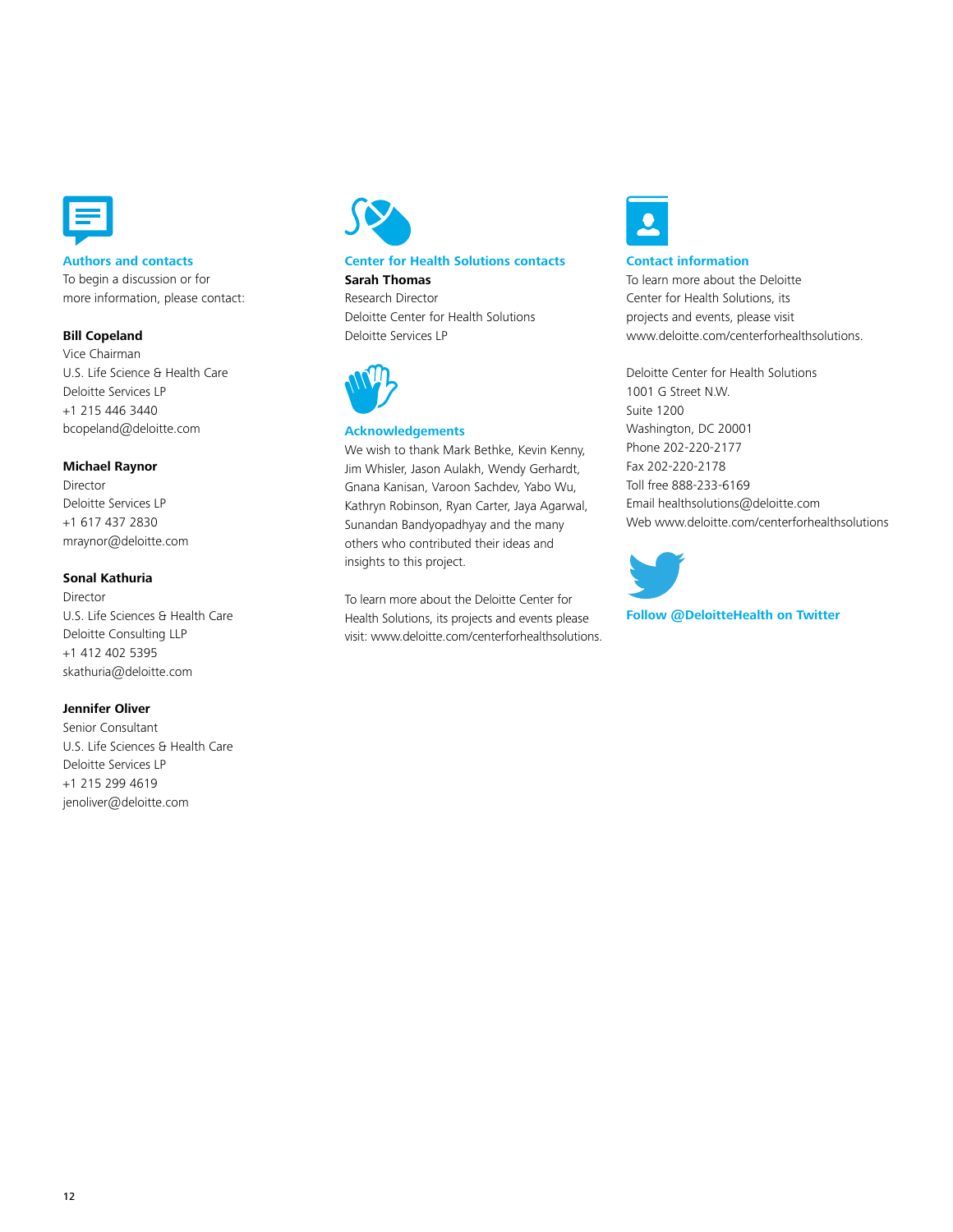#### **References**

- 1 Clayton M. Christensen, *The Innovator's Dilemma* (Harvard Business School Press, 1997); Clayton M. Christensen. and Michael E. Raynor, *The Innovator's Solution* (Harvard Business School Press, 2003).
- 2 Michael E. Raynor and Heather A. Gray (2013), "Innovation: A Chimera No More," *Deloitte Review* No. 14 (July).
- 3 Netflix Corporation, https://www.netflix.com/?locale=en-US, accessed April 8, 2014.
- 4 Centers for Medicare and Medicaid Services, Office of the Actuary, *National Health Care Expenditure Projections 2011-2021,*  http://www.cms.gov/Research-Statistics-Data-and-Systems/Statistics-Trends-and-Reports/NationalHealthExpendData/Downloads/Proj2011PDF.pdf, accessed February 27, 2014.
- 5 Deloitte Center for Health Solutions, *2013 Survey of U.S. Employers*; Deloitte Center for Health Solutions, *2013 Survey of U.S. Physicians*; Deloitte Center for Health Solutions. *2013 Survey of U.S. Health Care Consumers.*
- 6 Organisation for Economic Co-operation and Development, *OECD Health Data 2013*, http://www.oecd.org/health/health-systems/oecdhealthdata.htm, accessed February 27, 2014.
- 7 International Federation of Health Plans, *2012 Comparative Price Report, Variation in Medical and Hospital Prices by Country, Coronary Angioplasty and Appendectomy,* http://obamacarefacts.com/2012-Comparative-Price-Report.pdf, accessed April 8, 2014.
- 8 Michael E. Raynor, *The Innovator's Manifesto* (Random House, 2011).
- 9 Clayton M. Christensen, *The Innovator's Dilemma* (Harvard Business School Press, 1997); Clayton M. Christensen. and Michael E. Raynor, *The Innovator's Solution* (Harvard Business School Press 2003).

10 Ibid.

11 Ibid.

- 12 Deloitte analysis based on the following: Center for Disease Control fact sheet, "Number of Physician Visits and Primary Care Physician Visits per Population"; "The Impact of Health Information Technology and e-Health on the Future Demand for Physician Services," *Health Affairs*, November 2013, via The Commonwealth Fund, "In The Literature: Highlights from Commonwealth Fund-Supported Studies in Professional Journals," November 2013; Justin Altschuler, et al., "Estimating a Reasonable Patient Panel Size for Primary Care Physicians With Team-Based Task Delegation," *Annals of Family Medicine*, September 2012.
- 13 Deloitte analysis based on the following: Truven Health Analytics, MarketScan Database, *2012 PMPM revenue for Internal Medicine, Family Medicine, and Pediatric specialties, E&M and Procedures*; MGMA *2013 Cost Survey, Family Medicine, Physician-Owned Group, Median Total Costs;* AHRQ, *Health Affairs*, and AAFP for fixed costs and variable costs metrics.
- 14 Deloitte analysis based on the following: "No Evidence that Primary Care Physicians Offer Less Care to Medicaid, Community Health Center, or Uninsured Patients," *Health Affairs*, September 2013, via AAFP, "Primary Care Physicians' Care Quality Not Affected by Patients' Insurance Status," October 2013; "Retail Clinics, Primary Care Physicians, and Emergency Departments: A Comparison Of Patients' Visits," *Health Affairs*, September 2008; RAND, "Retail Clinics Play Growing Role in Health Care Marketplace," 2010.

15 Ibid.